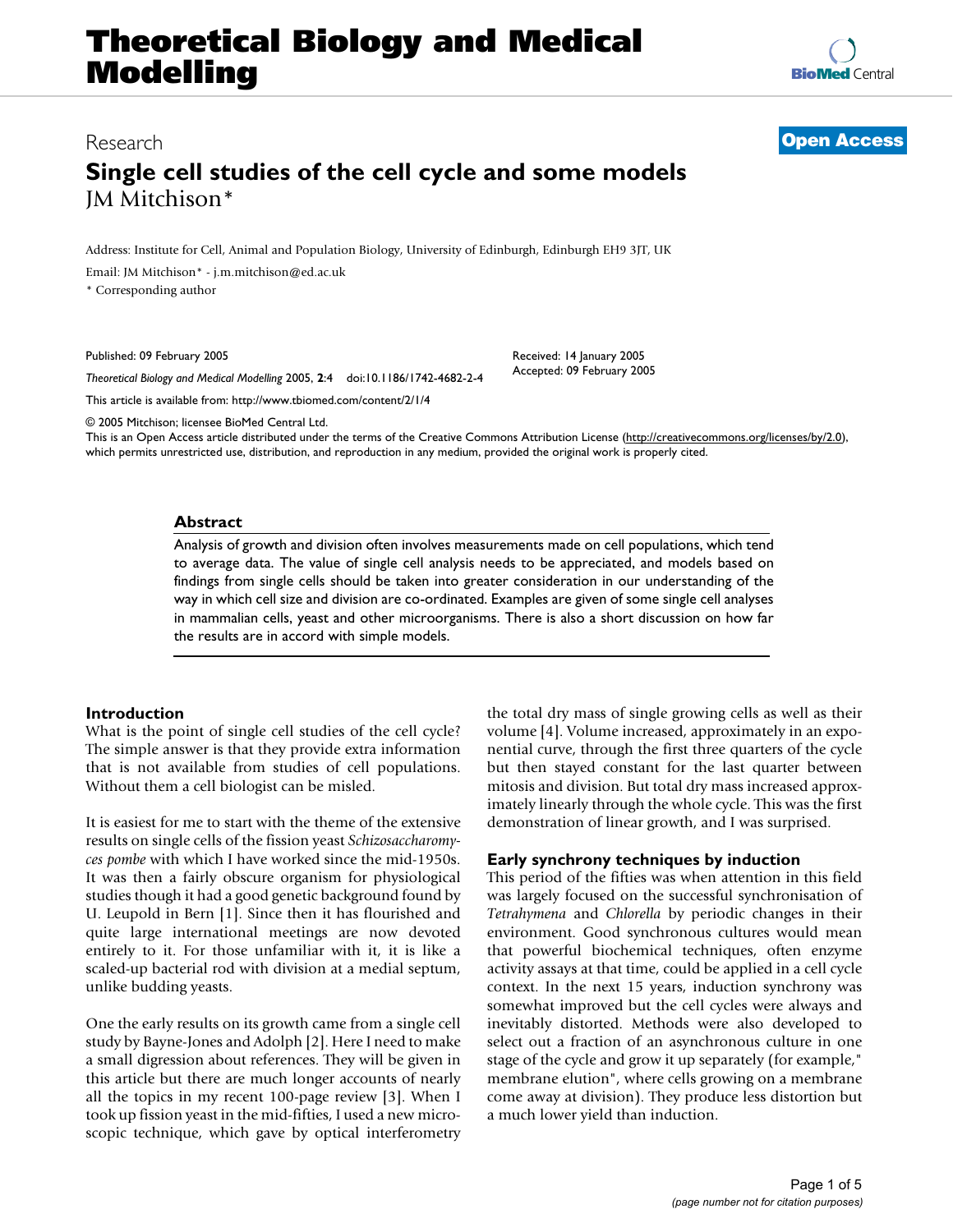Because of what can be measured in synchronous cultures, they are the natural choice for the molecular biologist. But it is as well to remember their limitations. The distortions after induction have been mentioned, but even with selection synchrony there are problems. The main one is that they are, in practice, not all that synchronous. The selected cells come from more than a very narrow region of the cycle. Some of the variation can be reduced by a correction for asynchrony [5] but there is still cell-to-cell variation in cycle stage and this can obscure the fine detail of the cycle. Single cell measurements may help here.

#### **Single cell analysis in yeast**

Returning to single cell analyses of fission yeast, volume growth was followed in finer detail by Mitchison and Nurse [6]. One part of this analysis, on films taken previously by Fantes [7], showed that increase in volume was not a simple exponential during the growth phase in the first three quarters of the cycle but rather two linear segments with a rate change point (RCP) between them. The position of the RCP showed a large cell-to-cell variation. An important moral here is that these two linear segments vanished into an apparent exponential increase in a "well synchronised" culture made by selection. Such a culture scarcely showed the plateau in growth during the last quarter of the cycle. This distinction between single cells and synchronous cultures does of course depend on the frequency and accuracy of the data points. If the points have too much scatter, the fine detail of the single cell linear patterns is lost. There is also a second RCP at the end of the cycle.

A much more detailed analysis of populations of single cells followed on films was made by Sveiczer *et al.* [8] on fission yeast. A plot of extension growth against birth size has a strong negative slope. So also does a plot of cycle time against birth size. This has important implications for the definitions of "size control", discussed in that paper.

#### **Problems of single cell analysis**

Single cell studies have their problems. We have been lucky in using yeasts that are not apparently affected by growing on warm agar pads under a coverslip. They show "balanced growth", a property in which there is no change in extensive properties between successive cycles [9] and that should always be checked. Useful deductions can often be made with unbalanced growth but it will be a distortion of the normal cycle.

The cells also have to keep still or be followed, a problem discussed below. We have not found ways of sticking yeast to glass (e.g. with lectins) that permit "normal" growth. Cells may also need a continuous supply of fresh

medium, probably for oxygenation. Various types of microscopic mounting chambers have been described in the last 50 years or so, e.g. [10], but few seem to have been stringently tested.

Many experimental studies on cell growth kinetics can be tedious; single cell studies are no exception. Here, however, modern automation is beginning to have very promising prospects. Anyone who has spent a day on a yeast film re-focusing the microscope every 5 min will welcome auto-focusing devices that are now available. Analysis has also become much easier with electronic imaging followed by image analysis programmes, and perhaps presentation on spreadsheets. It is now possible to have a programme that requires some hand work in the initial setting up under the microscope but will then run automatically, measuring cell length and diameter. This has been done for fifty or more single cells of fission yeast – a long way from the early days of using a ruler to measure the length of yeast cells on projected film images. Another point that should be raised here is that the new technology could profitably be applied to the growth of *Escherichia coli*. The limitations of synchronous cultures in hiding the fine detail of increases in volume or area could well mean that single cell studies might reveal more than an exponential increase. There might even be something like the two linear patterns that were popular models in earlier work with this bacterium [11].

#### **What to measure**

Volume and area of a rod-shaped organism are two of the parameters that can be measured in single growing cells. So is dry mass by interferometry. But there others, of which one of the most interesting is the use of the Cartesian diver, which was originally developed some fifty years ago at the Carlsberg Laboratory in Copenhagen. It requires technical skills and very tightly controlled temperature in water baths, but it is exquisitely sensitive. It can be used in at least two ways. One is as a diver balance, which measures "reduced weight" or weight in water. Providing there are not major changes in chemical composition, this is proportional to total dry mass. It was used on single cells of *Amoeba proteus* in an important classic paper by Prescott [12] mentioned below. It can also be used with minute divers as a respirometer. Hamburger [13] measured oxygen uptake in *Acanthamoeba and* CO<sub>2</sub> production in fission yeast (Hamburger *et al.* [14]), in both cases over several cell cycles starting with single cells – a remarkable achievement. In both cases, the results were elegant linear patterns with an RCP at division.

Another interesting single cell method was the colorimetric enzyme assay of single yeast cells in microdrops [15]. This might have been developed with promise, but was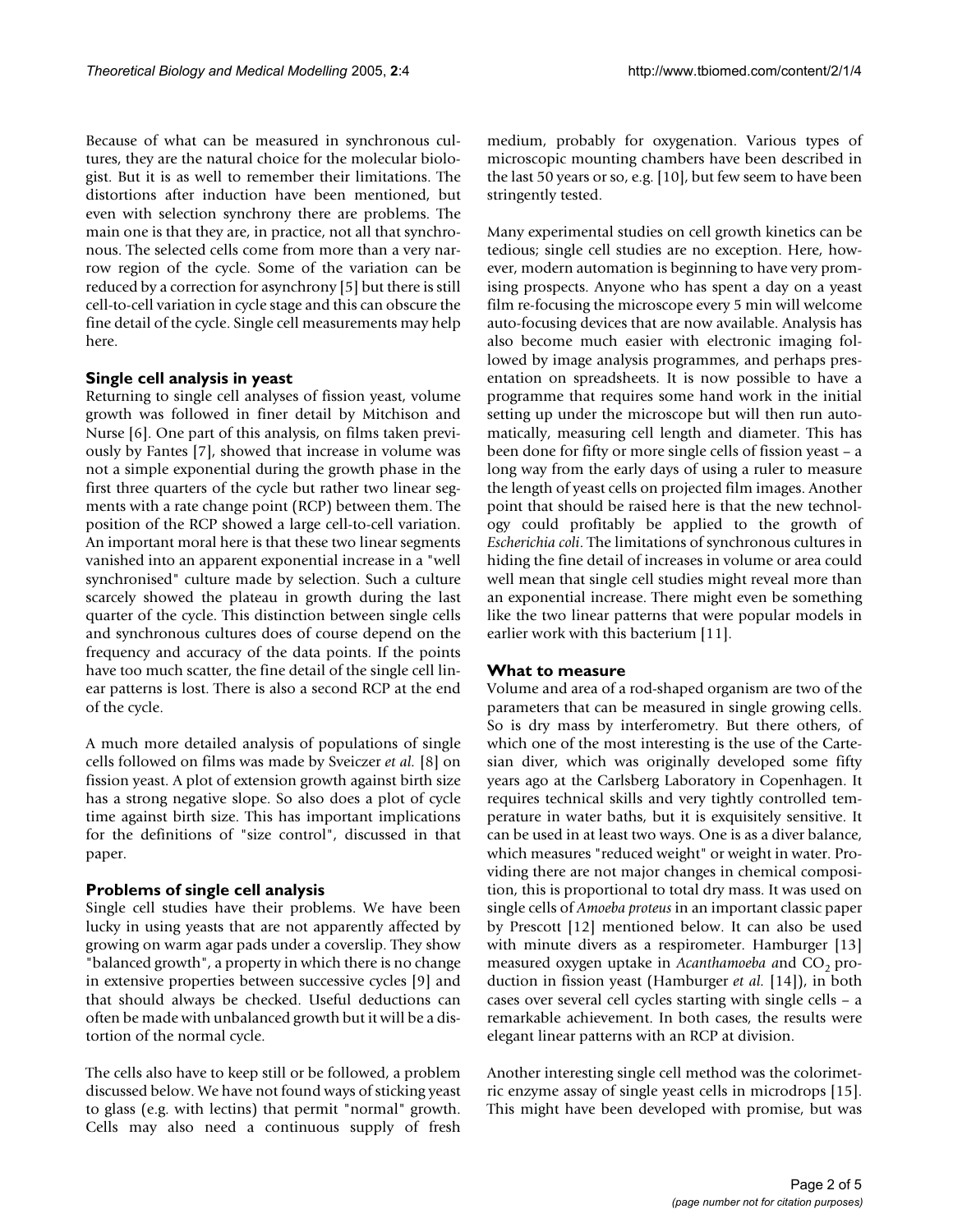not followed up, partly perhaps because the results differed from similar assays in synchronous cultures.

One of the advantages of single cell work with yeasts is that they stay still on an agar pad so they can be followed for a couple of cycles before overlapping spoils the image. This is not true of many mammalian cells, which move around on the substrate. One solution to this problem comes in the work on fibroblasts (mouse L cells) described in Zetterberg [16], Killander and Zetterberg [17], Zetterberg and Killander, [16]. These are part of an impressive body of work initiated using optical machinery gathered by Trigvar Caspersson, along with a great deal of skill and hard work. In one set of experiments on single cells [17], they made a measurement of the dry mass of single cells by interferometry and then placed it in the cycle by following it as it moved about until it divided. The difference in timing between the measurement and cell division gave the timing in the cycle. A second set of experiments used frequency analysis to set the cycle stages. This is a method widely used to determine G1, S and G2 in flow cytometry but is less suitable for the slow and imprecise doublings in something like dry mass. I therefore regard the single cell analyses as more reliable and they are not the same as those from the second method.

What are needed now are techniques that combine the subtlety and precision of single cell measurements with the new techniques of automation. A promising start was made by Zicha and Dunn [19], and the development is being actively pursued elsewhere.

Organisms which tend to be forgotten about these days are those lower eukaryotes that make poor material for molecular biologists because of inadequate genetic backgrounds. One important set of results are those from the early pioneer work of Prescott [12] on *Amoeba proteus* mentioned above. The results showed that the increase of single cell "dry mass" fell in a reverse exponential, with a rapid increase at the start of the cycle falling to zero towards the end. This, of course, is lethal for anyone who believes that a rising exponential is the paradigm for the cell cycle.

*Tetrahymena pyriformis* has a long and distinguished history in the cell cycle with its early induction synchrony. But in the 1960s there was a burst of studies on selected single cells or small groups. The growth patterns were often not well defined but it seems that absolute measurements of volume and of respiration rate were a better fit to linear growth (Prescott, [20]). Such analyses might now be checked using some of the semi-automated procedures referred to above.

## **Growth in syncytia**

*Physarum polycephalum* is a myxomycete of considerable importance in some earlier work on cell cycle control. It is effectively a big single multinucleate cell with complete natural synchrony in nuclear division. It does not show exponential increase in macromolecular synthesis. For instance, there are two peaks in the rate of protein synthesis, one in the S period and the other in G2 (Mittermayer *et al*, [21]).

#### **General conclusion**

It would appear that there are no universal patterns of growth in these lower eukaryotes.

### **Models**

My title makes mention of "some models". Let me be clear that there are two quite different types of cell cycle models. One type includes detailed mathematical and molecular models dealing with discrete periodic events like mitosis (e.g. [22]). These are complex and can illustrate the relations between many components of a network at the event, on reasonable assumptions. They are important aids in understanding the events and are a fairly recent development in the cell cycle world. There are certain limitations at present. With mitosis, the models have problems with the starting event (a size control?), with location in cellular compartments, and with the final mechanical events. However, such models will certainly develop.



#### Figure 1

Modes of growth in cell length of wild-type and wee1 mutant cells of fhe fission yeast *Schizosaccharomyces pombe*, after Sweiczer et al. (1996)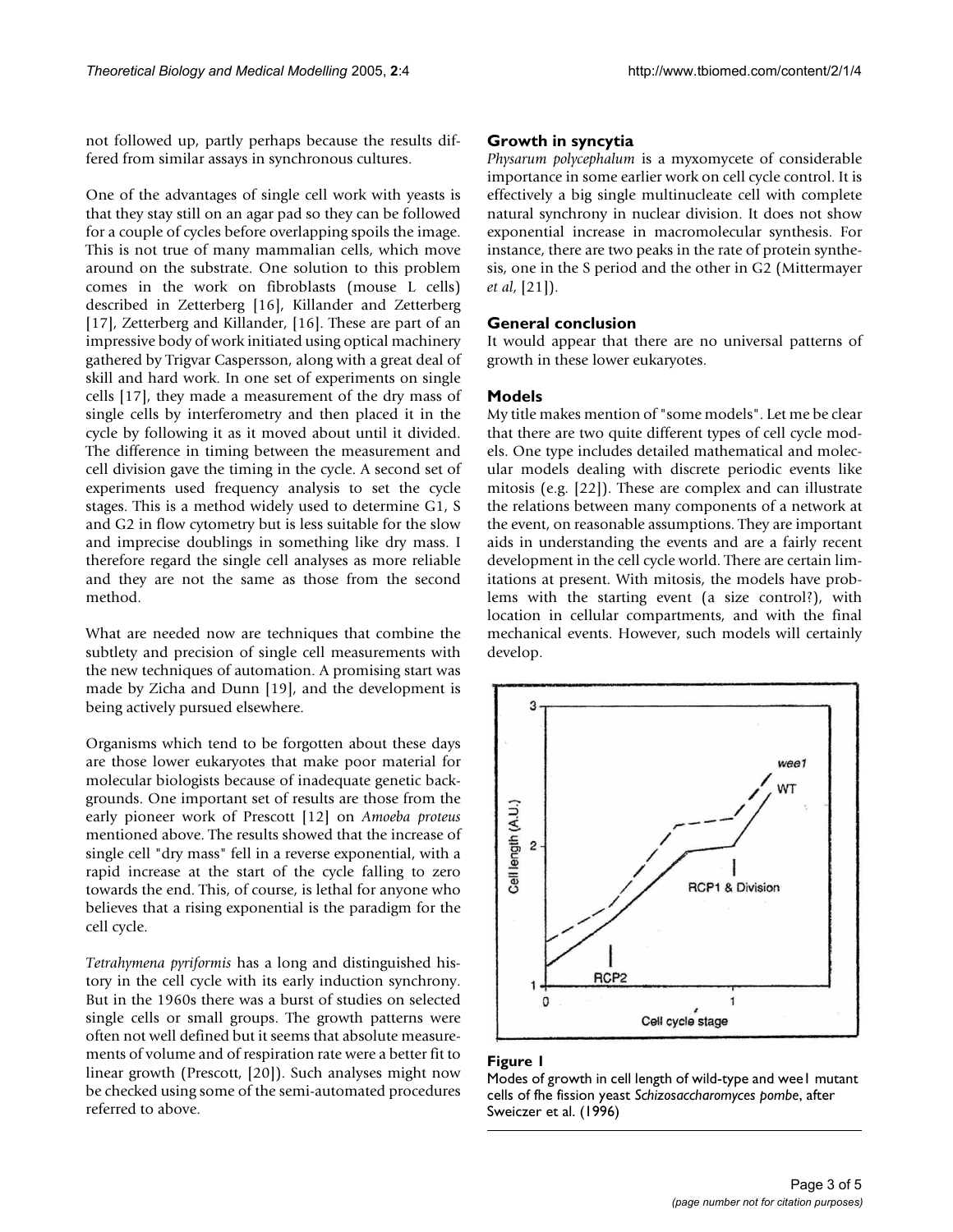

Figure 2 Growth through one cycle of individual Amoeba, after Prescott (1976)

However, what I am concerned with here are much earlier and much simpler models, not of periodic events in the cycle like DNA synthesis, but of continuous growth. Here the two dominant models were, for simplicity, an exponential pattern of increase and a linear one. My own view [3] of the earlier experiments is that, on the whole, they favour linear increase but it was also clear that some patterns, e.g. volume in fission yeast, are more complex. Linear increases with rate change points have certainly survived in fission yeast where there are no exponential increases (Table 1 in [3]) and this has revived for me an old hypothesis of "gene dosage". What, for instance, happens to synthesis rates between G1 and G2? But one thing is clear – that a single unifying dream of exponential synthesis is not in accord with the facts. It is really useless to wave Occam's Razor around. The end of his razor blade is "without necessity". In all reasonable judgements, the necessity is there. Beyond that is prejudice.

#### **References**

- 1. Munz P, Wolf K, Kohli J, Leupold U: Genetics Overview. In Molec*ular Biology of the Fission Yeast* Edited by: Nasim A, Young P, Johnson BF. San Diego: Academic Press; 1989:1-30.
- 2. Bayne-Jones S, Adolph EF: **Growth in size of micro-organisms measured from motion pictures.** *J Cell Comp Physiol* 1932, **1:**387-407.
- 3. Mitchison JM: **Growth during the cell cycle.** *Int Rev Cytol* 2003, **222:**165-258.
- 4. Mitchison JM: **The growth of single cells. 1.** *Schizosaccharomyces pombe***[.](http://www.ncbi.nlm.nih.gov/entrez/query.fcgi?cmd=Retrieve&db=PubMed&dopt=Abstract&list_uids=13480293)** *Exp Cell Res* 1957, **13:**244-262.
- 5. Creanor J, Mitchison JM: **The kinetics of H1 histone activation during the cell cycle of wild type and** *wee* **mutants of the fission yeast** *Schizosaccharomyces pombe***[.](http://www.ncbi.nlm.nih.gov/entrez/query.fcgi?cmd=Retrieve&db=PubMed&dopt=Abstract&list_uids=7929629)** *J Cell Sci* 1994, **107:**1197-1204.
- 6. Mitchison JM, Nurse P: **Growth in cell length in the fission yeast** *Schizosaccharomyces pombe***[.](http://www.ncbi.nlm.nih.gov/entrez/query.fcgi?cmd=Retrieve&db=PubMed&dopt=Abstract&list_uids=4044680)** *J Cell Sci* 1985, **75:**357-376.
- 7. Fantes PA: **Control of cell size and cycle time in** *Schizosaccharomyces pombe***[.](http://www.ncbi.nlm.nih.gov/entrez/query.fcgi?cmd=Retrieve&db=PubMed&dopt=Abstract&list_uids=893551)** *J Cell Sci* 1977, **24:**51-67.
- 8. Sveiczer A, Novak B, Mitchison JM: **[The size control of fission](http://www.ncbi.nlm.nih.gov/entrez/query.fcgi?cmd=Retrieve&db=PubMed&dopt=Abstract&list_uids=9013342) [yeast revisited.](http://www.ncbi.nlm.nih.gov/entrez/query.fcgi?cmd=Retrieve&db=PubMed&dopt=Abstract&list_uids=9013342)** *J Cell Sci* 1996, **109:**2947-2957.
- 9. Campbell A: **[Synchronization of cell division.](http://www.ncbi.nlm.nih.gov/entrez/query.fcgi?cmd=Retrieve&db=PubMed&dopt=Abstract&list_uids=13488884)** *Bacteriol Rev* 1957, **21:**263-272.
- 10. Harris NK, Powell EO: **[A culture chamber for the microscopi](http://www.ncbi.nlm.nih.gov/entrez/query.fcgi?cmd=Retrieve&db=PubMed&dopt=Abstract&list_uids=14939270)[cal study of living bacteria, with some observations on the](http://www.ncbi.nlm.nih.gov/entrez/query.fcgi?cmd=Retrieve&db=PubMed&dopt=Abstract&list_uids=14939270) [spore-bearing aerobes.](http://www.ncbi.nlm.nih.gov/entrez/query.fcgi?cmd=Retrieve&db=PubMed&dopt=Abstract&list_uids=14939270)** *J R Microsc Soc* 1951, **71:**407-420.